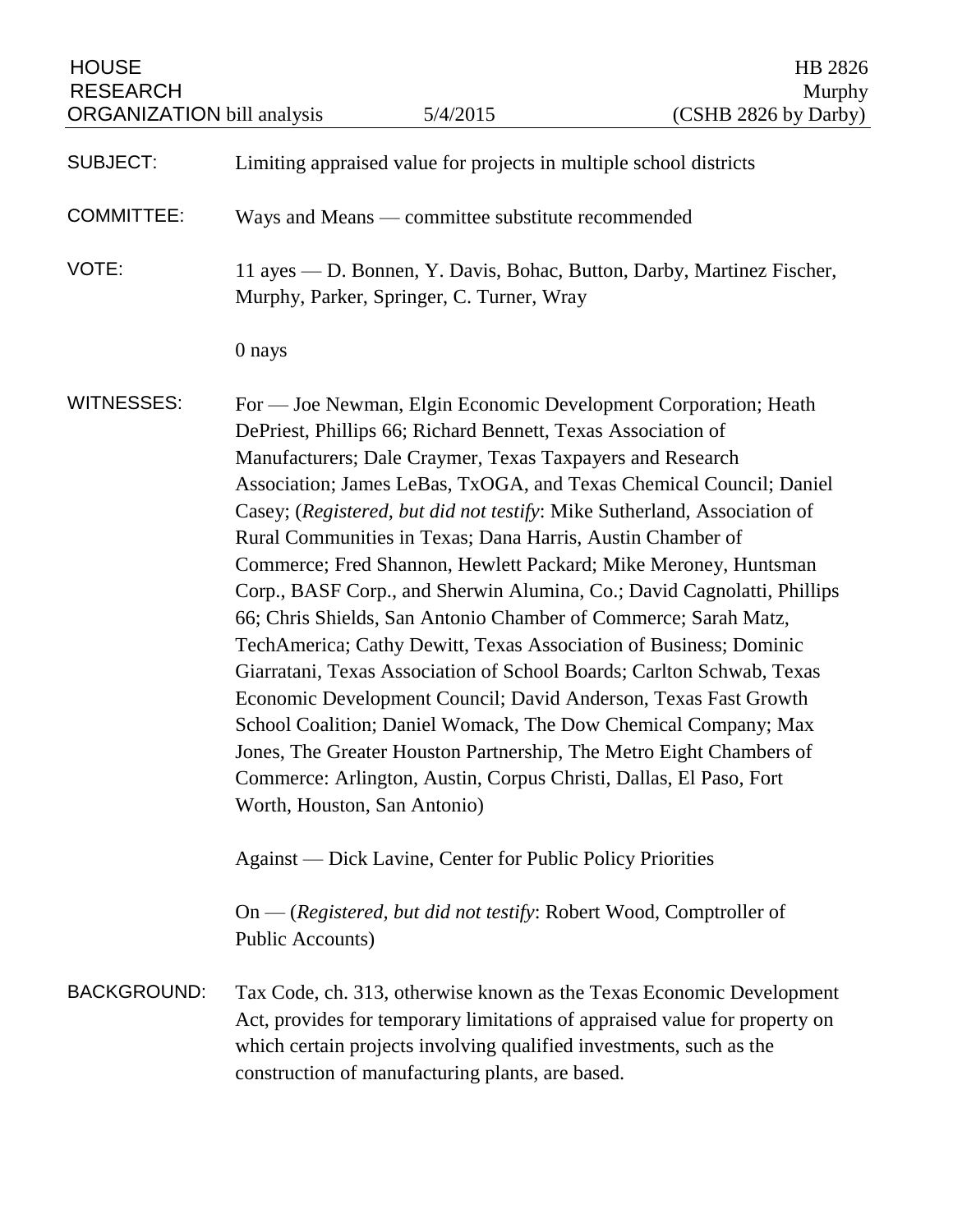## HB 2826 House Research Organization page 2

DIGEST: CSHB 2826 would change how the Texas Economic Development Act applied to projects located in two school districts, or three school districts if each school district was adjacent to another school district where the project was located.

> The bill would provide that, for the purposes of determining the minimum amount of qualified investment and the minimum amount of a limitation on appraised value, a project was considered to be located in the school district that had the highest taxable value of property for the preceding tax year.

The minimum amount of limitation on appraised value to which a school district could agree would be the minimum limitation provided by Tax Code, sec. 313.027 multiplied by the percentage of the total qualified investment that was based in the school district.

In determining whether the property was eligible for a limitation of appraised value under Tax Code, ch. 313 the bill would require the comptroller to consider whether the project would be eligible if it were located at one site in a single school district.

If all parts of a project were located within a school district in a strategic investment area or certain rural school districts, for the purposes of determining the required minimum amount of qualified investment and minimum limitation on appraised value, the project would be considered to be located in the school district which had the highest taxable value of industrial property for the preceding tax year.

The bill would not affect the requirement that each school district enter into an agreement with the entity applying for a limitation on appraised value.

This bill would take effect September 1, 2015, and would apply only to an application filed under Tax Code, ch. 313 on or after that date.

SUPPORTERS CSHB 2826 would increase investment in the state by creating a clear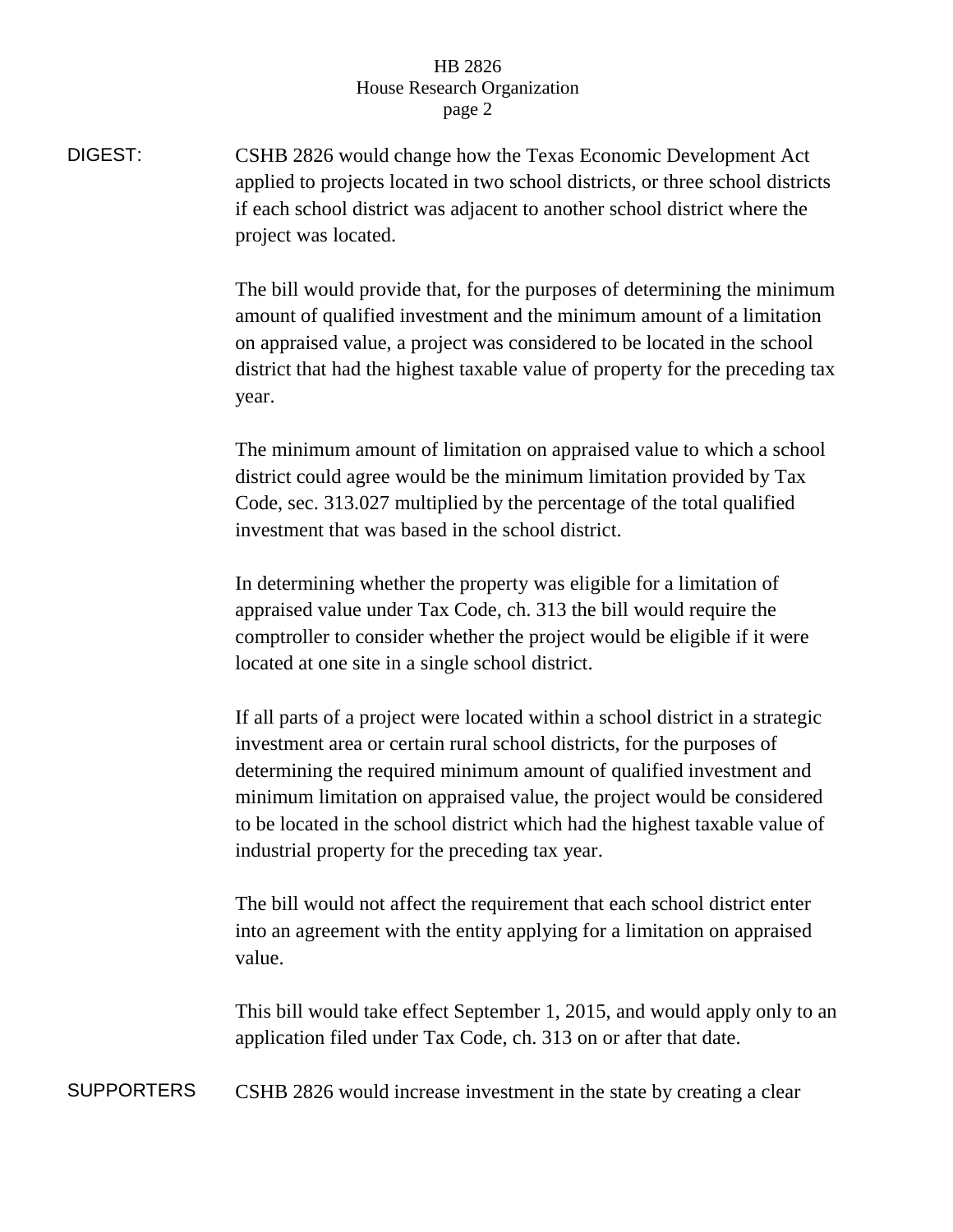## HB 2826 House Research Organization page 3

SAY: process to evaluate applications for limitations on appraised value for projects in multiple districts. Current evaluation processes unnecessarily disqualify a project that does not separately qualify in each school district. Texas might miss out on large investment projects that it could attract with a simple clarification of the law.

> These economic development incentives are becoming more expensive because Texas is competing against many other states to attract valuable projects. When a company decides to locate major projects in the state, it brings permanent jobs and a permanent increase in economic activity.

Any oversight problems would not be exacerbated because there are a significant number of provisions in this bill that would ensure the incentives were a net gain for the state. For instance, each school district would retain discretion over which projects were selected. If a project was beneficial only for one school district and would result in a net loss for the state, then the other districts would not necessarily agree to the limitation on appraised value.

Applications for incentives under this program involving multiple school districts already are comparatively slow because a business must pursue qualification separately in each school district. Most states process applications at the state level, which is significantly faster than pursuing qualification with the individual school district and then the comptroller. To prevent Texas from losing out on significant investment, the Legislature should act to create a clear process for approving applications in multiple school districts.

**OPPONENTS** SAY: CSHB 2826 would expand an already overly broad economic development incentive program, which could make it more vulnerable to misuse and eventually could cost the state billions in revenue.

> The cost of the limited appraisal incentives is growing out of control due to inadequate oversight. Current law provides that the limitation in appraised value is given only if the project would not otherwise locate in the state and if the project brings a sufficient amount of economic activity